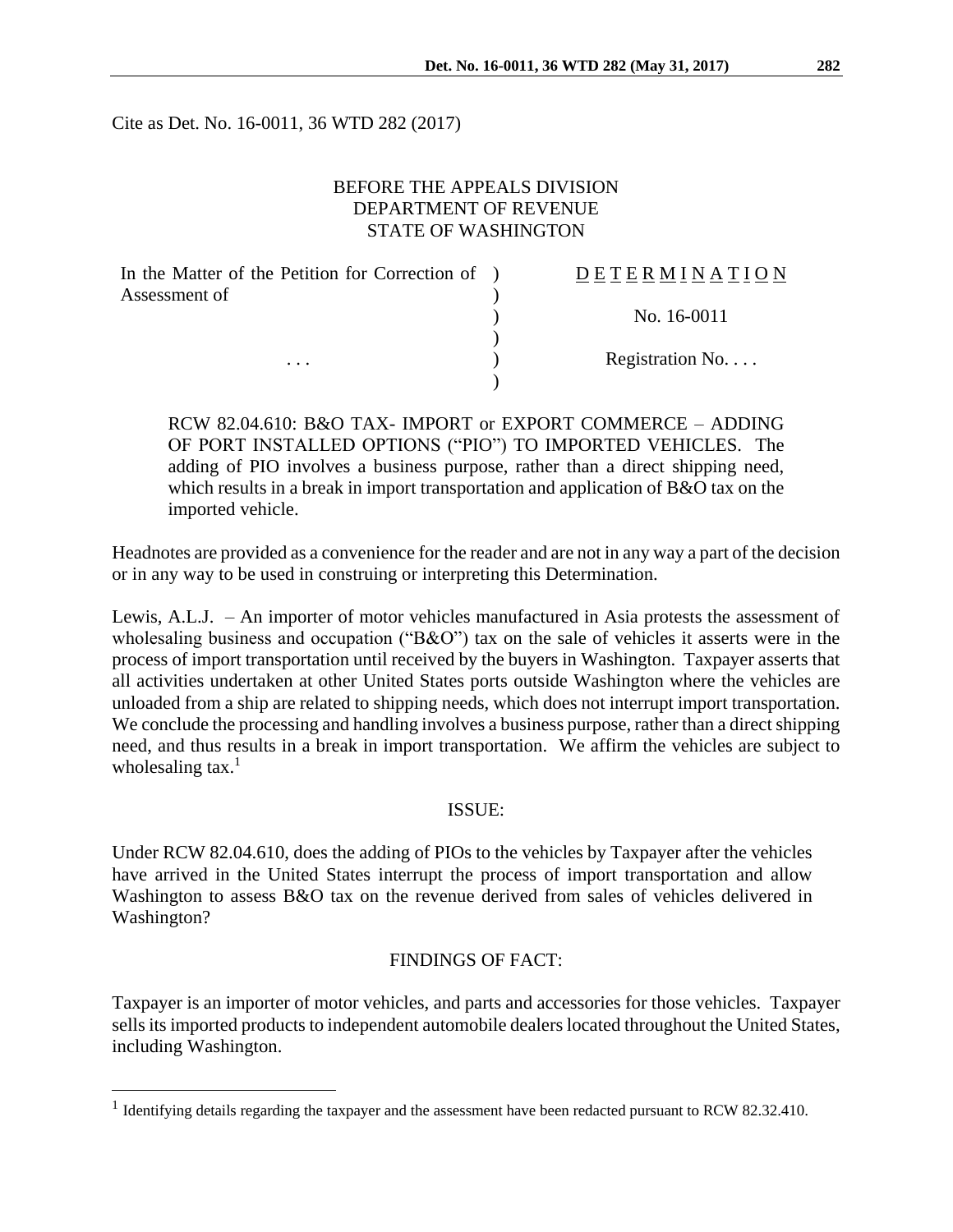The dealers purchase the motor vehicles, and the parts and accessories at the same time. The imported vehicles arrive from [Asia] at ports located outside Washington, either . . . or . . . . After the ship docks, the vehicles are unloaded and are: 1) Inspected for damage; 2) washed and fueled; 3) required labels affixed; 4) and . . . PIOs are added to the vehicle.

These . . . PIOs are of two types:

**Throw-ins –** include floor mats, cargo nets, cargo trays, iPod cables, and first aid kits. These PIOs are literally "thrown-in" to a vehicle as it is being prepared to be shipped to the dealer/buyer.

**Attachments –** include guards, sunroof wind deflectors, roof rack cross rails, and rear spoilers. These PIOs are attached to or installed in a vehicle as it is being prepared to be shipped. The installation time of an individual PIO can be a few minutes to less than an hour.

The Audit Division audited Taxpayer's books and records for the period January 1, 2010, through March 31, 2012. On November 3, 2014, the Department issued a  $\delta$ ... assessment.<sup>2</sup> The Audit Division determined that the addition of the PIOs to the vehicles created a break in the import transportation and as such, the vehicles, and parts and accessories were subject to B&O tax.

Taxpayer disagreed with the assessment. On December 16, 2014, Taxpayer filed a petition with the Appeals Division requesting cancellation of B&O tax assessed on imported vehicles that had PIOs added to them prior to delivery to the buyer.

## ANALYSIS:

Washington State imposes a B&O tax on the privilege of engaging in business in this state. RCW 82.04.220. The rate of the tax is determined by the classification of the business activity. [*Id.*] The Taxpayer imports and sells automobiles for retail sale by authorized dealerships. This business activity is taxed at the wholesaling B&O tax rate measured by the gross proceeds from sales in this state. RCW 82.04.270. Washington may impose the B&O tax on sales made in this state when the goods sold are delivered to the purchaser in this state and the seller has nexus. WAC 458-20-193 ("Rule 193"); WAC 458-20-103("Rule 103"); *Det. No. 04-0232*, 24 WTD 230 (2005).

The fact that the Taxpayer is making wholesale sales of vehicles in Washington and has nexus with Washington are not contested. Rather, the point of dispute is whether the sales of imported vehicles are exempt from taxation because the vehicles are in the process of import transportation [until delivered to dealers in Washington.]

The issue then is whether adding the PIOs to the vehicles after they are unloaded from ships at ports located [out-of-state] result in a break in import transportation. It is the break in import transportation that triggers the tax because if the vehicles remained in import transportation until they are received by the dealers, [Taxpayer's sales of the vehicles] would be exempt from B&O tax.

 $\overline{a}$ 

<sup>&</sup>lt;sup>2</sup> The  $\$\dots$  assessment consisted of  $\$\dots$  tax, and  $\$\dots$  interest.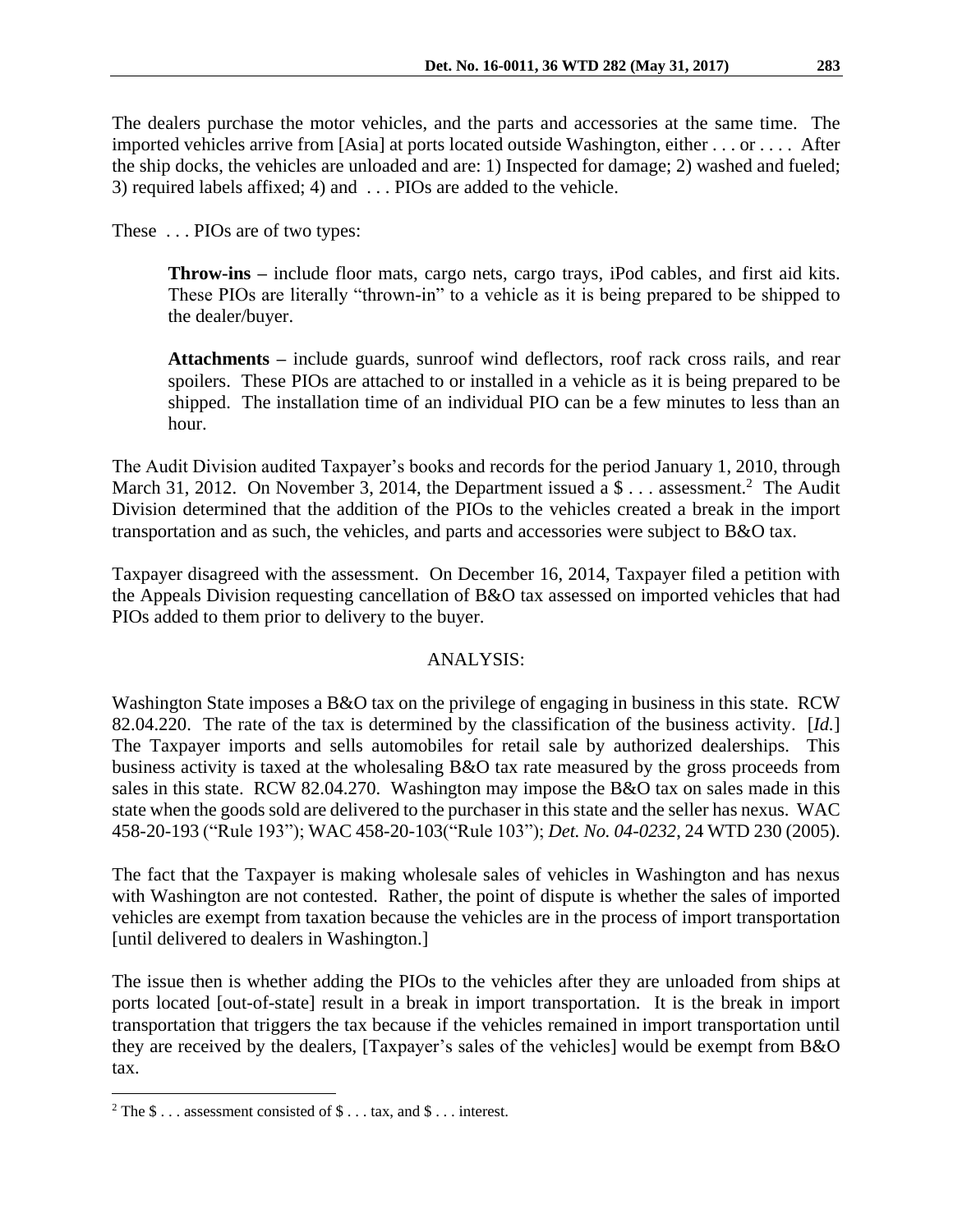RCW 82.04.610 provides an exemption from B&O tax for "tangible personal property in import or export commerce." RCW  $82.04.610(1)$ ...

RCW 82.04.610 explains when property is in the import transportation process:

(2) Tangible personal property is in import commerce while the property is in the process of import transportation. Except as provided in (a) through (c) of this subsection, **property is in the process of import transportation from the time the property begins its transportation at a point outside of the United States until the time that the property is delivered to the buyer in this state**. Property is also in the process of import transportation if it is merely flowing through this state on its way to a destination in some other state or country. However, **property is no longer in the process of import transportation when the property is**:

(a) Put to actual use in any state, territory, or possession of the United States for any purpose;

(b) Resold by the importer or any other person after the property has arrived in this state or any other state, territory, or possession of the United States, regardless of whether the property is in its original unbroken package or container; or

(c) **Processed, handled, or otherwise stopped in transit for a business purpose other than shipping needs, if the processing, handling or other stoppage of transit occurs within the United States, including any of its possessions or territories, or the territorial waters of this state or any other state, regardless of whether the processing, handling, or other stoppage of transit occurs within a foreign trade zone**.

(Emphasis added.) *Id.; see also* RCW 458-20-193C.

Thus, qualification for the exemption depends on whether the activities performed at the ports are for a shipping or business need. If the activities are for a shipping need, the import transportation is not interrupted and the B&O tax exemption applies. Conversely, if the activities are done for a business need, the import transportation is interrupted and the B&O exemption does not apply.

Taxpayer asserts that the activities at the ports of either throwing in PIOs or attaching them to the vehicle are part of the shipping consolidation process, which combines goods for shipping that have already been ordered (the vehicles and the PIOs). Taxpayer also asserts that Taxpayer could eliminate the issue if it separately shipped the vehicles and the PIOs to the dealers. ...

In addition, Taxpayer argues that the statute expressly provides that "processing" of products may occur in the United States and not deprive the importer of the exemption if the processing is for the importer's shipping needs. Taxpayer maintains that the legislature contemplated that the importer could perform a final assembly of imported products in the United States as part of its shipping process and still qualify for the exemption.